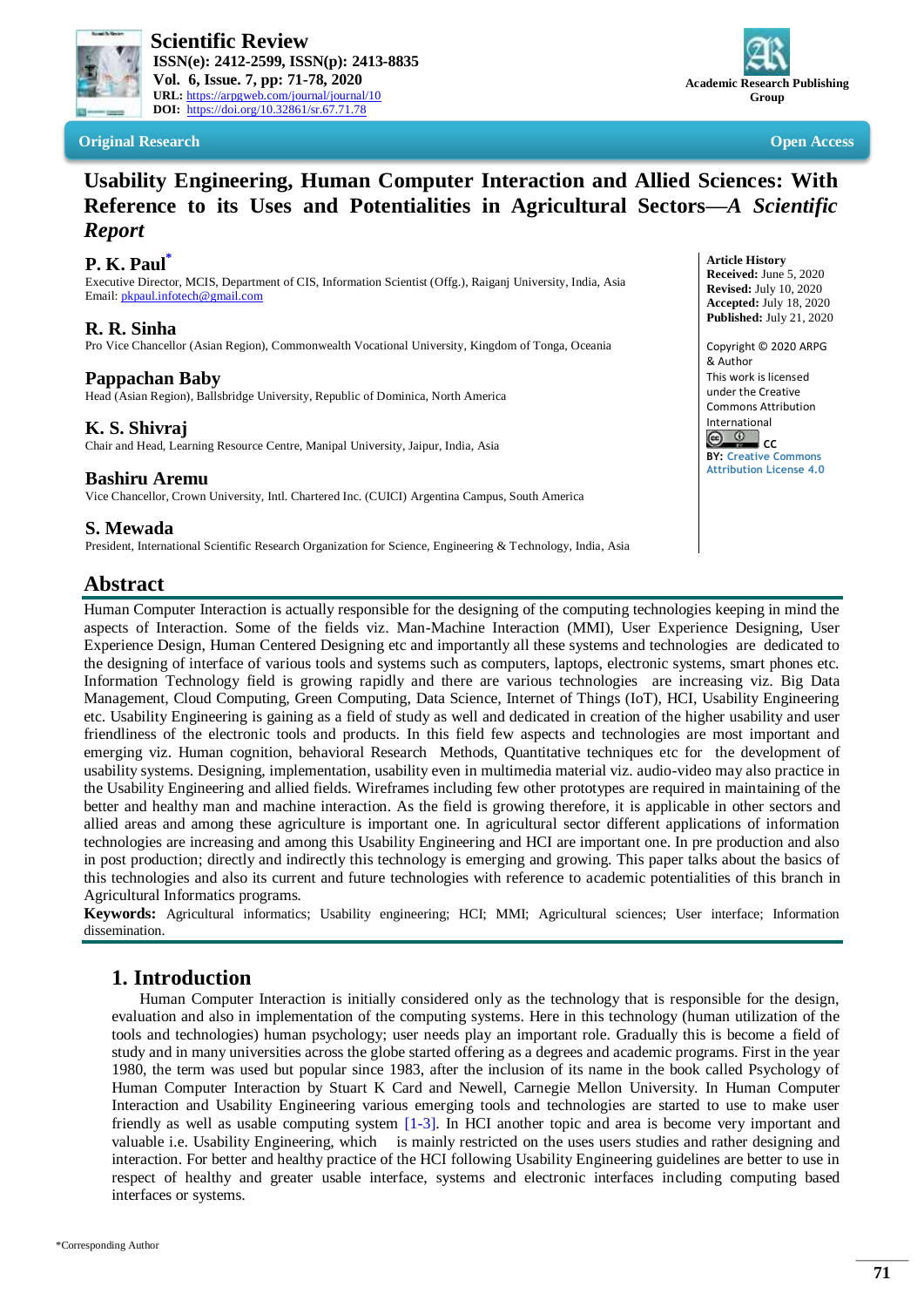- The ADA Guidelines for accessibility of state and local government websites.
- The Guidelines of Web Accessibility Initiative.
- The Section 508 government guidelines for all public-sector websites.
- The IBM Guidelines for accessibility of websites [\[4-6\]](#page-6-1).

According to the ACM, the world biggest association of Computing, it is "a discipline concerned with the design, evaluation and implementation of interactive computing systems for human use and with the study of major phenomena surrounding them"

# **2. Objectives**

The paper entitled 'Usability Engineering, Human Computer Interaction and Allied Sciences: With reference to its uses & potentialities in Agricultural Sectors—*A Scientific Report' is a* theoretical and conceptual in nature and deals with following aim, objective and agendas—

- To learn about the basic of the Information Technology and its components including emerging technologies.
- To know about the Agricultural Informatics with its emerging technologies and role in making smart agriculture.
- To get the knowledge on HCI, Usability Engineering and allied domain with their evolution, features and functions.
- To learn about the applications of HCI, Usability Engineering and allied domains in the field of agriculture including its role in building of smarter agriculture.
- To get the knowledge on the issues as well as current challenges of implementing HCI, Usability Engineering and allied domains in the field of agriculture and allied areas.
- To proposed and suggest HCI, Usability Engineering and allied domain applications in the field of agriculture.
- To proposed and find out the emerging and possible programs on HCI, Usability Engineering and allied domain in respect of Agricultural Informatics.

## **3. Methods**

This work 'Usability Engineering, Human Computer Interaction and Allied Sciences: With reference to its uses & potentialities in Agricultural Sectors—*A Scientific Report'* is theoretical in nature. Hence this work is interdisciplinary as well and thus depends on various secondary sources initially and for that various kinds of published secondary works consulted in the areas of Man-Machine Interaction (MMI), User Experience Designing, User Experience Design, Human Centered Designing etc as well as Agricultural Sciences, Agro Informatics. The primary sources has also been gathered, analyzed and reported in this work to learn about the possible applications in Agro Industries and company's current offering and services also been mapped. Moreover, websites of various other organizations have been checked and analyzed and also incorporated in this work to get the current picture of UXD, HCI and allied applications in the agriculture as well.

# **4. Agricultural Informatics, UXD and Allied Fields**

Agricultural Informatics is an interdisciplinary field of study and combination of two important subject viz. 'Agricultural Science' and 'Information Science' (or allied areas or field). In other word, it is the applications and interaction of Information Technology in the Agriculture and similar subjects and areas. This branch is also called as IT in Agriculture or Agricultural Information Technology. However the term Agricultural Informatics is most popular and becomes started as a field of study at different level of programs in many international universities. Agricultural Informatics uses different components of Information Technology such as—

- Database Technology,
- Software Technology,
- Multimedia Technology,
- Web Technology,
- Networking Technology etc.

The Agricultural Informatics additionally also uses the principles, methods and procedure in documentation, Information Management etc. However recently due to the advent of the IT and Computing various other areas also been started and these are started operation and uses of Agricultural practices viz. Cloud Computing, Big Data, HCI, Usability Engineering, Robotics and AI etc. Hence, developing a Smarter Agricultural is become easy with the applications of HCI  $\&$  UXD and allied subjects in Agriculture and allied subjects. Recently, the applications of these technologies have growth tremendously in resent past. In the areas of pre production, post production, training and knowledge building in agricultural operation to the farmers, HCI and Usability Engineering and allied technologies are playing a leading role. The population may rise up to 9.7 billion in 2050 as per a study of the United Nations and in this context the food are needed and thus farmers gave are uses different emerging technologies in their agriculture and allied activities. Hence in this context allied branches may also be used viz.—

- Agricultural Information Systems (AIS)
- Agricultural Information Technology (AIT)
- Agricultural Information Science and Technology (AIST)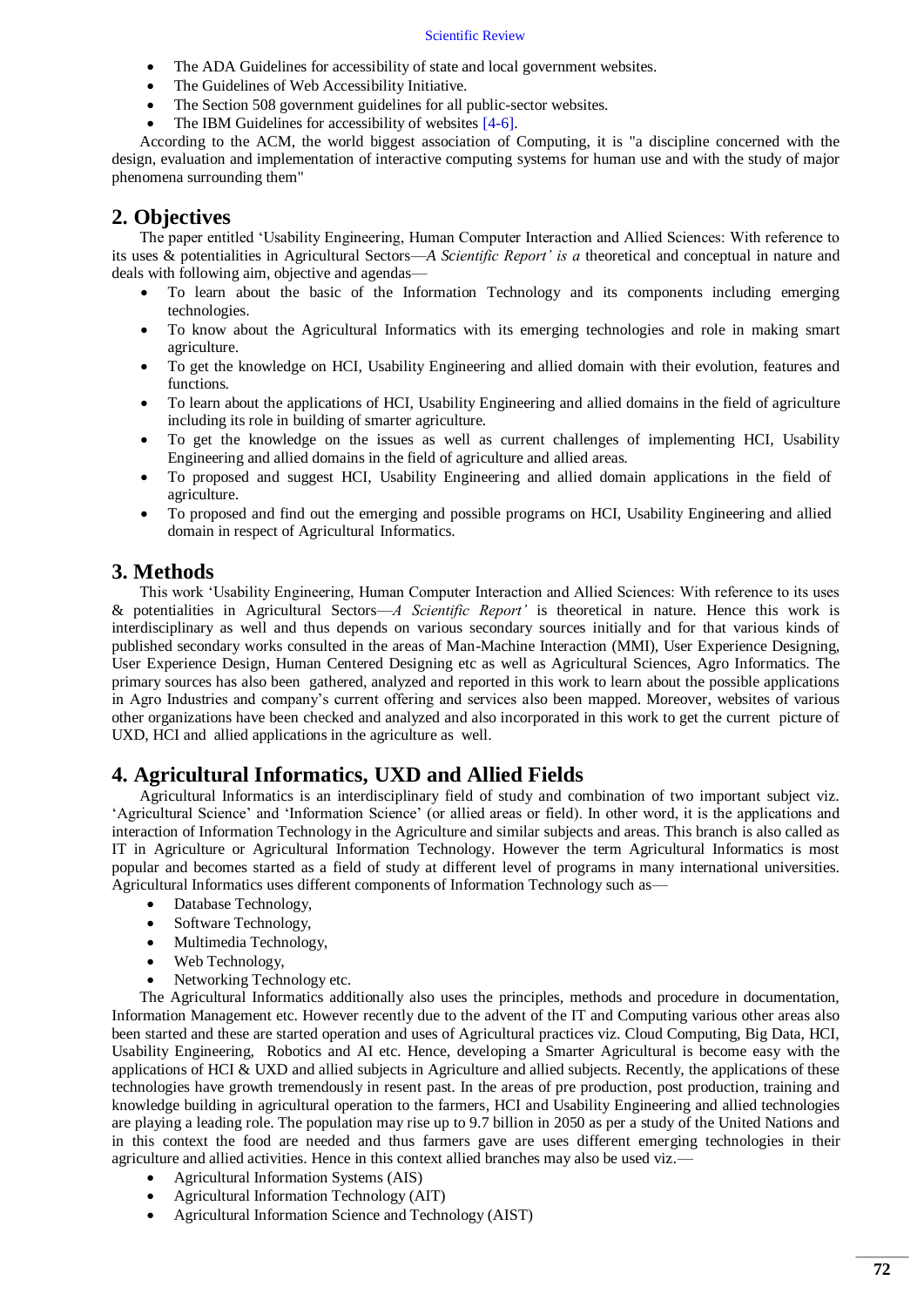- Agricultural Computing
- Agricultural ICT. etc will play a great role.

In these subjects emerging subjects and technologies like HCI, UXD etc plays an important, intelligent cultivation and practice [\[7-9\]](#page-6-2).

# **5. Usability Engineering and Allied Sciences: A Comprehensive Overview**

Usability Engineering as a field of study is growing rapidly and this trend is growing day by day. There are other subjects which are also increasing viz.—

- Man-Machine Interaction
- Human-Machine Interaction
- Usability Experience Design
- Human Centered Designing
- User Centered Designing etc

### **5.1. Usability Engineering**

Usability Engineering is the study, evaluation, designing, and development of interface of different electronic products as well devices based on user interface. Usability Engineering is helpful in the designing of the interface of different kind of monitors (LCD, LED), websites, web portal, search engines, information retrieval system, ATM Systems and its Interface, Smart Phone and General Phone Interface etc [\[10-12\]](#page-6-3). It is an worthy tool in developing of sophisticated information systems which are human centered and deals with the instructiveness with proper utilizations of different renowned standard and guidelines viz—

- *International Standard Organization (ISO)*
- *National Institute of Standard and Technology*
- *IBM Guidelines*
- *ADA Guidelines* etc.

Usability Engineer basically involved in designing of smarter, interactive, efficient, less complex, easier interface creation [\[13-15\]](#page-7-0). Hence here prototype, usability testing and methods are applicable including information designing and content management. Some of the important tool and uses are illustrated in th[e Fig](#page-2-0) 1.

<span id="page-2-0"></span>



### **5.3. HCI**

Human Computer Interaction in short called as HCI, it is very closed with the areas of Usability Engineering. This is useful tool and subject in Computer Science, Information Science, Information Technology and all the areas of Information Sciences and Technologies. Human Computer Interaction uses the field viz.

- applied psychology
- designing
- sociology
- engineering
- management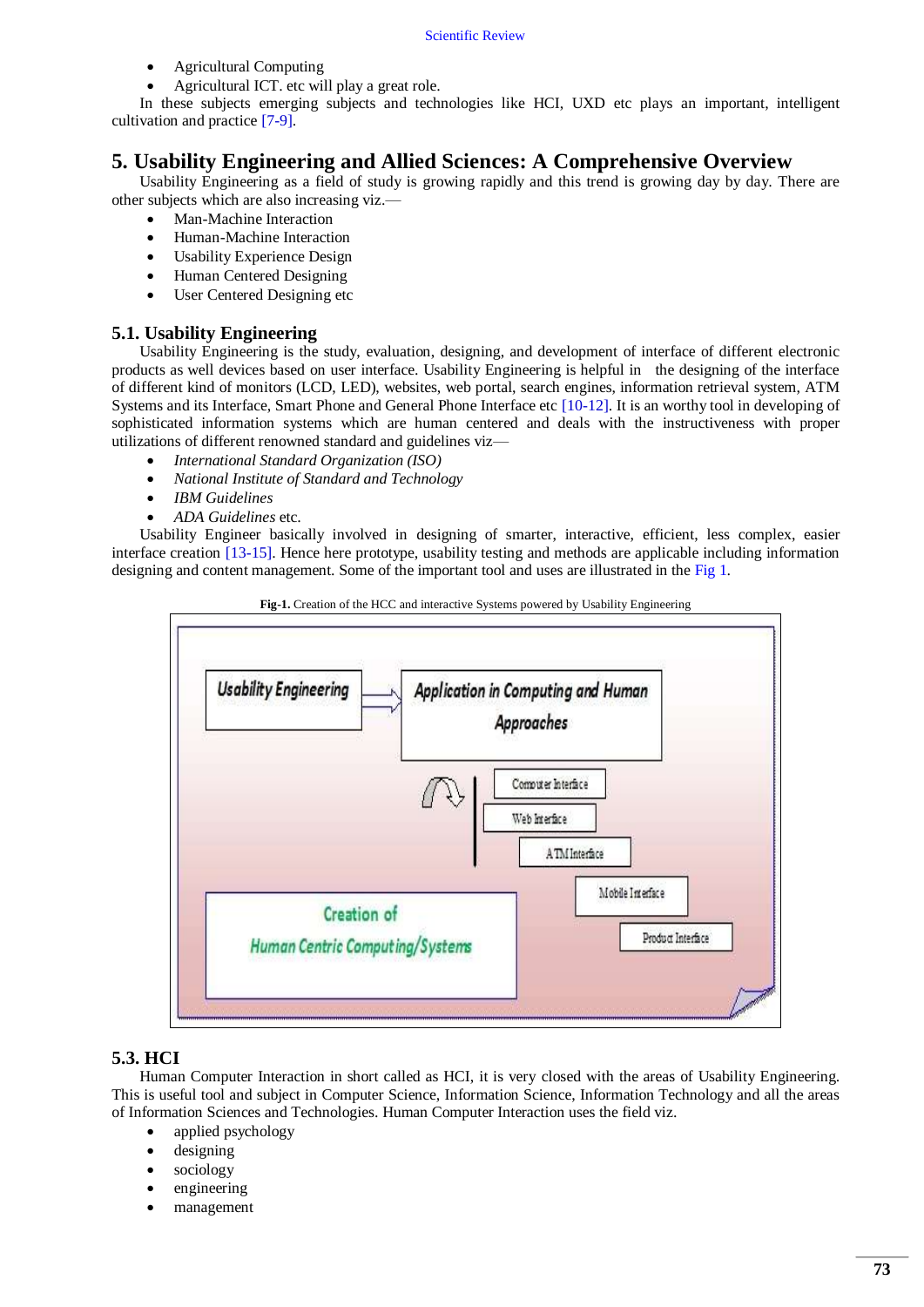• mechanics

Usability Engineering & Human Computer Interaction both are closely related and depend on information technology. There are huge and emerging jobs in the field of HCI and more are emerging in near future [\[9,](#page-6-4) [16,](#page-7-1) [17\]](#page-7-2). HCI is also known (or related to) as following—

- Man Machine Interaction
- Human Centered Computing
- Human-Machine Interaction (HMI) etc

### **5.4. User Experience Design**

User Experience Designing in short also called as UXD or simply called as UX. User Experience Designing is more concentrated on designing principles and apart from the manual tools, methods of the designing, it also takes the help of different kind of computer graphics and animation principles or multimedia technology as well [Bechar](#page-7-3)  and Vigneault [18]; [Novák](#page-7-4)*, et al.* [19]; [Shyamaladevi](#page-7-5)*, et al.* [20].

### **5.5. User Centered Design**

User Centric Design is also called as User Centered Design. This is a kind of process, framework, guidelines in which main object is user and their need or expectations. In this field, the service demand of the users, their needs as well as limitations are normally considered as important. Due to its nature it is also called as User Driven Design and concentrated on various kind of design process, analysis etc and in all these healthy UCD practice is important. The first priority in UCD is to get actual user need and gradually user's need in each step including their requirement, concepts as well as pre-production models. Feedback and evaluation method is also considered as important in this including following two methods—

- Pre testing and
- Post testing.

Gradually other methods in User Centric Design need to follow in better usability and complete systems development.

### **5.6. Usability Testing**

Usability Testing is also an allied concept of UXD, UCD, and Human Computer Interaction etc. It is further more systematic observation in a controlled condition and here users study on the products, services, systems are considered important. For usability testing apart from the technology based systems and techniques various other manual tools and procedures are followed viz. qualitative and quantitative techniques [\[6,](#page-6-5) [21,](#page-7-6) [22\]](#page-7-7).

### **5.7. Interaction Design**

Interaction Design, often abbreviated as IxD. This is Interaction in respect of designing of interactive documents, contents, multimedia systems, IT based systems, User interfaces etc. Hence this method is required in developing interactive digital products as well as services. Interaction Design, in Usability Engineering & Human Computer Interaction similar to other techniques mentioned above interaction designing is also play important role.

## **6. Smart Agriculture Vs. Usability Engineering and Allied Fields**

Information Technology is an important applied science, which is responsible for the designing and development of the various information enriched systems and products using various sub technologies and emerging technologies. Among the emerging technologies few important are include—

- Cloud Computing
- Big Data
- Human Computer Interaction (HCI)
- Usability Engineering (UE)
- Robotics and AI etc.

These technologies are very important in designing, developing and building ICT enable smarter agricultural systems that called as Smart Agriculture or Digital Agriculture. Cloud Computing, Big Data and Robotics while responsible for the direct helps in pre production and post production. The fields of Usability Engineering (UE) & Human Computer Interaction (HCI) are responsible for the indirect role in helping agriculture and allied fields [\[23-](#page-7-8) [25\]](#page-7-8). We already gathered about various aspects, features and functions of UE and HCI related areas, all these are very important and required in healthy UE Practice. Moreover following can be considered important in respect of agro based UXD and HCI systems designing and development viz.—

- To conduct various kinds of interviews to learn about the need of the farmers as individually or in the group is an urgent task; moreover here the planning also considered as important to adopt various kind of specified. Many users may not be able in ITC based product designing and development and in this regard Usability Engineering methods are important to learn about their actual interest, problems in operating devices etc.
- Focus group and collections of questionnaires is important to follow-up in designing of healthy Usability Engineering based Agro Products designing.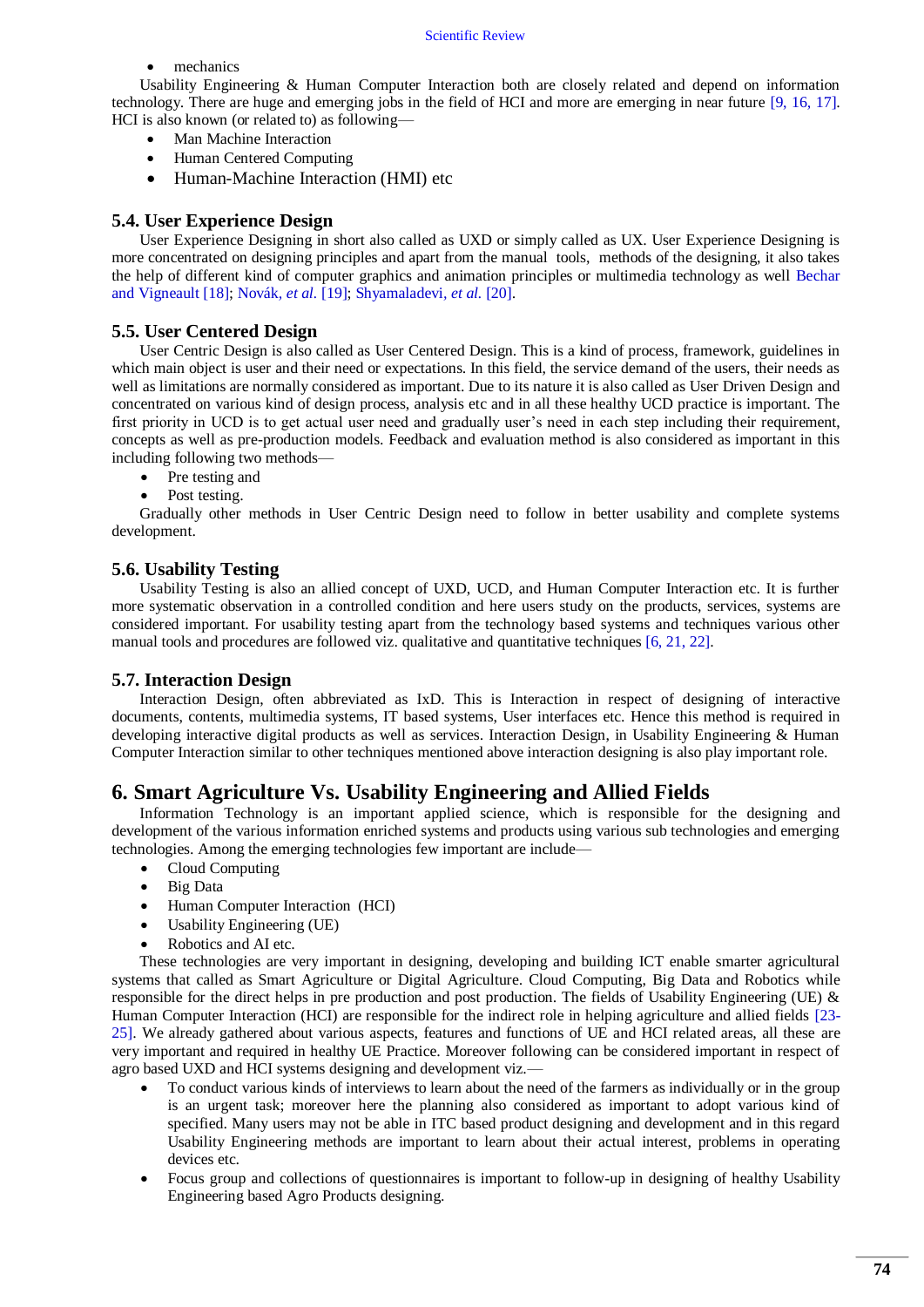- Judgment regarding the Cognitive Walkthrough is valuable for usable agricultural systems designing and development [\[7,](#page-6-2) [20,](#page-7-5) [26\]](#page-7-9).
- Heuristic Evaluations, RITE methods are important in the creation of healthy man machine interaction systems in respect of agriculture and agro based industries.

In the field of Agricultural Informatics, there are different types of applications opportunities of UE and HCI etc and in this regard important are considered with the following methods scientifically (refer [fig](#page-4-0) 2).

<span id="page-4-0"></span>

Further for enhancing the information systems and technologies in the agricultural sectors as far as usability and HCI related areas are concerned, following are important (also refer [Fig](#page-5-0) 3)—

- UE and HCI etc are required in the designing and development of the website that are deals with agriculture, horticulture and allied activities.
- Web portals become important these days and there are increasing trend of this in almost all the sector. As far as agriculture sector is concerned, the web portal is increasing and this is an emerging tool for agricultural development as it is helps the farmers; directly and indirectly.
- Agricultural Networks are responsible for the development of the agricultural information centres and dedicated to collect, select, organize, process, management and dissemination of the information of agriculture and allied areas. In such networks links of different agro based websites are also provided and thus it is become very easy to use by the farmers to get knowledge on diverse areas of agro including current trends of cultivation, methods, weather and climate, market trend etc.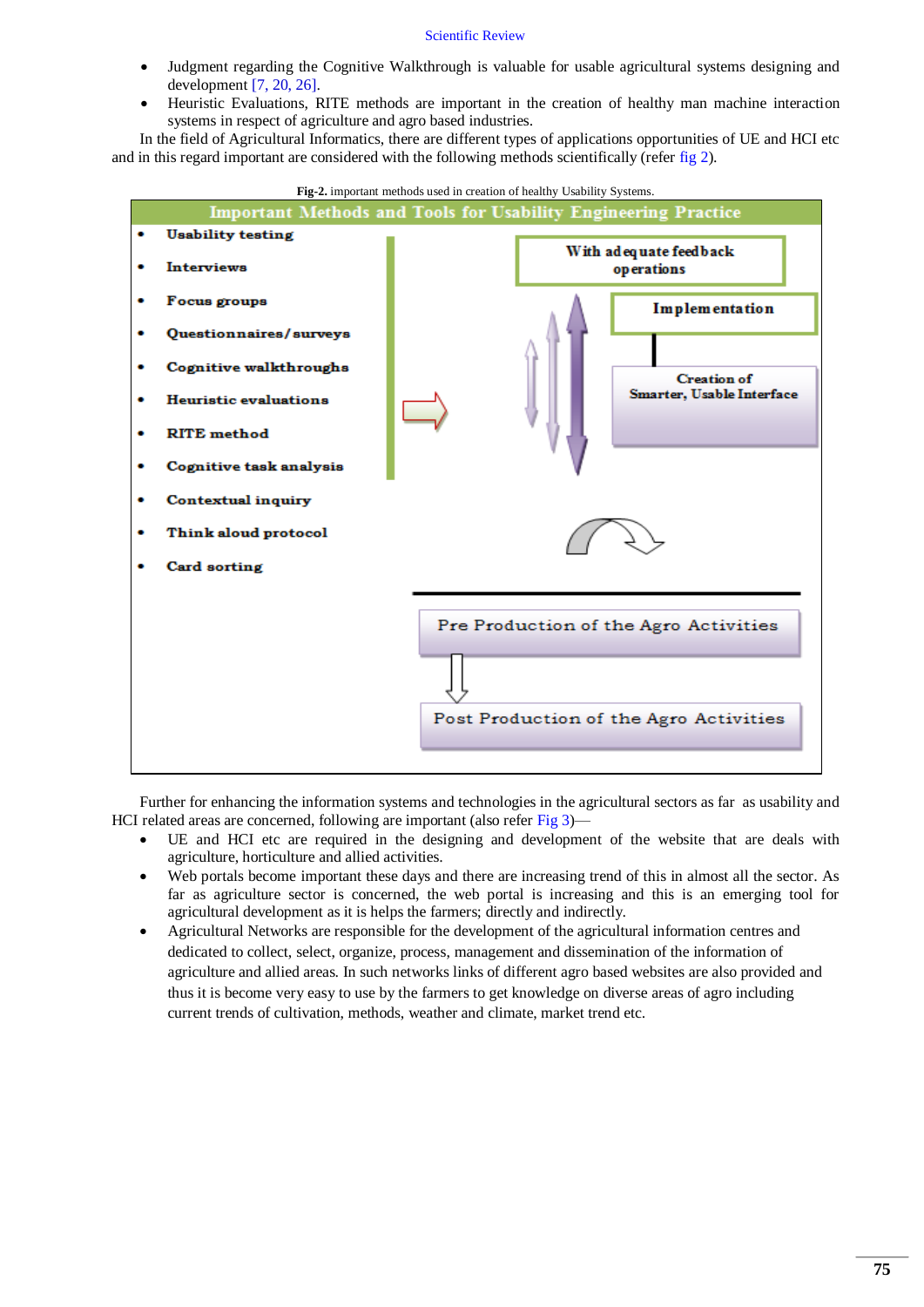**Fig-3.** Uses of Usability Systems in divers Agriculture related activities

<span id="page-5-0"></span>

- UE and HCI etc could be consider as valuable and important in respect of Agricultural Information Systems designing and development, which can help in better documentation and make easy to understand the concepts on agriculture. Such Agricultural Information Systems can hold huge amount of books, periodicals, magazines, agricultural news papers for the betterment of the users and cultivators.
- Apps and its uses are rising in recent past in diverse areas including Business and Commerce, Education and Training, Healthcare and Medicine, Government and Politics, Management and Administration etc. and as far as Agriculture is concerned there are diverse areas in which UE and HCI etc are possible to use in sophisticated manner. Hence the agro related apps would be much more on healthy and sound in terms of designing, development of friendly apps [\[27-29\]](#page-7-10).
- In Agricultural industries the products ultimately move to the market and thus in marketing of such agro products leaflets, brochure, websites etc could be used and here UE and HCI based principle is worthy to use.
- In pre production systems the Agricultural Information Kiosks are rising throughout the world and in such kiosks and screens the agro related contents, videos etc could be produce based on need of the cultivators.
- In packing of the agro foods and products the UE and HCI etc principles may be used to make the packets etc more good looking and interactive.
- This days drone technologies and sensors are used in different kind of agricultural activities viz. monitoring, spraying and in this regard UE and HCI technologies are using for designing the systems more advanced and modern!
- In the agricultural robots interface become common practice and in this interface UE and HCI systems are followed for better and healthy designing of the same [\[22,](#page-7-7) [30\]](#page-7-11).

# **7. Suggestions and Recommendation**

Usability Engineering (UE) & Human Computer Interaction (HCI) and its applications are rising throughout the world and this is become an important criteria in developing friendly, easy interfaces and electronics goods in regard to agriculture and allied areas. The following could be consider as most vital and important in developing UE and HCI in agricultural sciences and sectors—

- UE and HCI are based on healthy and sophisticated designing principles and thus all such criteria should be followed.
- Proper manpower development should be keep in mind in respect of designing and staring of the educational programs on this. Further, more manpower developing is possible with possible programs on Usability Engineering and HCI and these are depicted i[n Table](#page-6-6) 1 herewith.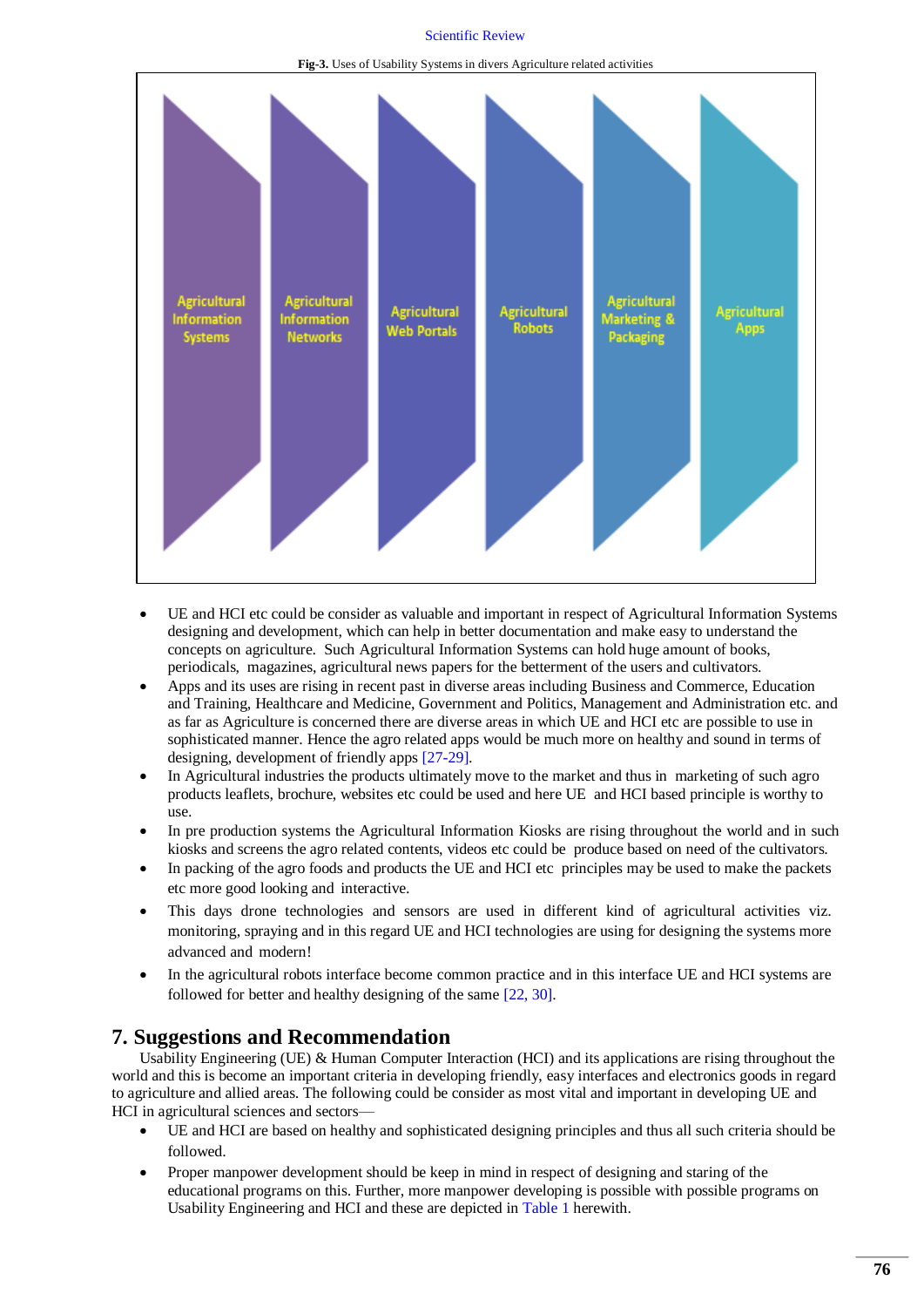<span id="page-6-6"></span> A proper interaction of Agricultural field and with the UE and HCI for better understanding of the users and based on that the systems could be developed.

| was in college, spreaded informately operational with the and free |
|--------------------------------------------------------------------|
| UE and HCI & Agro Informatics possible programs                    |
| BSc/BS-Agricultural Informatics (UE & HCI)                         |
| $MSC/MS-Agricultural Informatics (UE & HCI)$                       |
| $BE/BTech-Agricultural Informatics (UE & HCI)$                     |
| ME/MTech-Agricultural Informatics (UE & HCI)                       |
| MPhil-Agricultural Informatics (UE & HCI)                          |
| PhD (Science/Technology)-Agricultural Informatics (UE & HCI)       |
| DSc(Science/Technology)-Agricultural Informatics (UE & HCI)        |

**Table-1.** Possible Agricultural Informatics specializations with UE and HCI

- Technological gap is an important issue and farmers in a developing country like India till not aware about the proper uses of many such devices and in this regard proper training, workshop, HCI & UE literacy be offered to them.
- Fund is an important issue for any kind of technological systems and in this regard proper steps and initiatives are essential to follow up.

## **8. Conclusion**

Usability Engineering (UE) & Human Computer Interaction (HCI) are useful in many potential services to the farmers by the creation of better interface; interactive and good looking and easy to operate. Usability Engineering principle focused agricultural website, interface, display system initially practiced in the website and web portal but gradually it is started its uses in other facet like in mobile phones, tablets, laptops, ATM interfaces, television interfaces, interface and so on. For faster information transfer, here the use of information design including healthy information architecture, usability engineering etc are important. As far as agriculture and allied activities are concerned UE and HCI including other areas are applicable and rising rapidly. In pre production of agro related activities different electronic and IT devices are using HCI directly and indirectly. With the help of these technologies the laymen of the technology (i.e. farmers and other associates) can be able in easiest way of product operation etc.

## **References**

- <span id="page-6-0"></span>[1] Adamides, G., Katsanos, C., Constantinou, I., Christou, G., Xenos, M., Hadzilacos, T., and Edan, Y., 2017. "Design and development of a semi‐autonomous agricultural vineyard sprayer: Human–robot interaction aspects." *Journal of Field Robotics,* vol. 34, pp. 1407-1426.
- [2] Aravind, K. R., Raja, P., and Pérez Ruiz, M., 2017. "Task-based agricultural mobile robots in arable farming: A review." *Spanish Journal of Agricultural Research,* vol. 15, pp. 1-16.
- [3] Paul, P. K. and Kumar, K., 2014. "Usability engineering and HCI based information systems in inside and outside of home: A contemporary conceptual study." *International Journal of Applied Science and Engineering,* vol. 2, pp. 129-135.
- <span id="page-6-1"></span>[4] Ahmad, T., Ahmad, S., and Jamshed, M., 2015. "A knowledge based Indian agriculture: With cloud ERP arrangement." In *2015 International Conference on Green Computing and Internet of Things (ICGCIoT).* pp. 333-340.
- [5] Goraya, M. S. and Kaur, H., 2015. "Cloud computing in agriculture." *HCTL Open International Journal of Technology Innovations and Research,* vol. 16, pp. 2321-1814.
- <span id="page-6-5"></span>[6] Pedersen, S. M., Fountas, S., Have, H., and Blackmore, B. S., 2006. "Agricultural robots—system analysis and economic feasibility." *Precision Agriculture,* vol. 7, pp. 295-308.
- <span id="page-6-2"></span>[7] Bechar, A. and Edan, Y., 2003. "Human-robot collaboration for improved target recognition of agricultural robots." *Industrial Robot: An International Journal,* vol. 30, pp. 432-436. Available: [https://www.emerald.com/insight/content/doi/10.1108/01439910310492194/full/html](http://www.emerald.com/insight/content/doi/10.1108/01439910310492194/full/html)
- [8] Gómez-Chabla, R., Real-Avilés, K., Morán, C., Grijalva, P., and Recalde, T., 2019. *Iot applications in agriculture: A systematic literature review*. 2nd International Conference on ICTs in Agronomy and Environment. Springer, Cham, pp. 68-76.
- <span id="page-6-4"></span>[9] Paul, P. K., 2015. "Agricultural problems in india requiring solution through agricultural information systems: Problems and prospects in developing countries." *International Journal of Information Science and Computing,* vol. 2, pp. 33-40.
- <span id="page-6-3"></span>[10] Aubert, B. A., Schroeder, A., and Grimaudo, J., 2012. "IT as enabler of sustainable farming: An empirical analysis of farmers' adoption decision of precision agriculture technology." *Decision Support Systems,* vol. 54, pp. 510-520.
- [11] Bauckhage, C. and Kersting, K., 2013. "Data mining and pattern recognition in agriculture." *KI-Künstliche Intelligenz,* vol. 27, pp. 313-324.